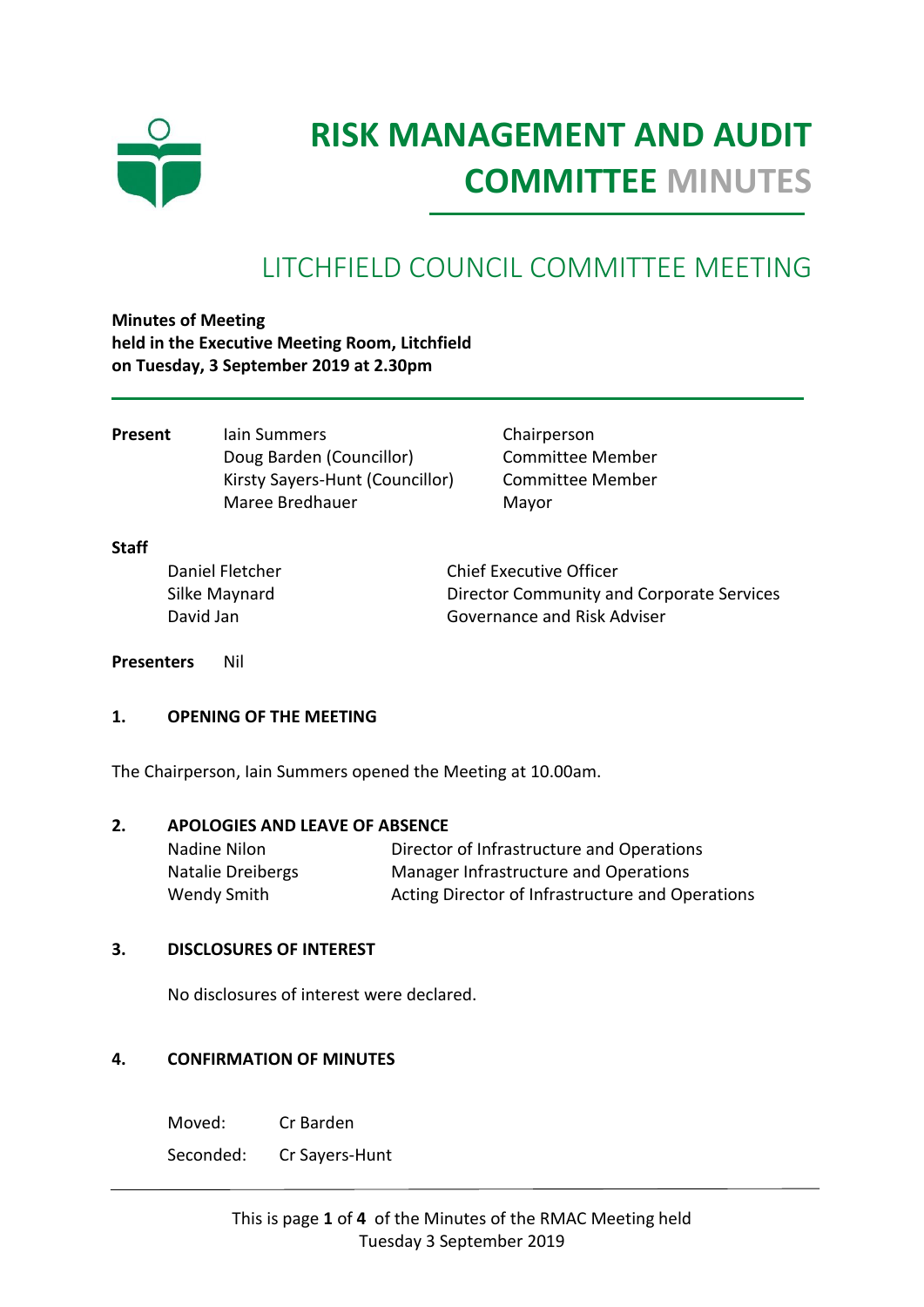#### Carried

THAT the full minutes of the Risk Management and Audit Committee Meeting held Tuesday 20 May 2019, 6 pages, be confirmed.

#### **5. BUSINESS ARISING FROM THE MINUTES**

| Moved: | Cr Sayers-Hunt |
|--------|----------------|
|        |                |

Seconded: Cr Barden

Carried

#### THAT

- 1. RMAC receives and notes the Action Sheet and accepts management responses to updates of actions.
- 2. The findings of the interim audit by Merit Partners were assessed by RMAC and found to be satisfactory subject to the presentation of the management response.
- 3. Subject to amending the control ratings RMAC is happy to amend the internal audit plan.

# **6. PRESENTATIONS**

Nil.

- **7. ACCEPTING OR DECLINING LATE ITEMS** Nil.
- **8. OFFICERS REPORTS**

# **8.1 Contract Management Internal Audit**

Moved: Cr Sayers-Hunt

Seconded: Cr Barden

Carried

THAT

- 1. RMAC notes the Contract Management audit report and management response to recommendations.
- 2. Recommended treatments are included in the risk register as actions and management responses reported via the risk dashboard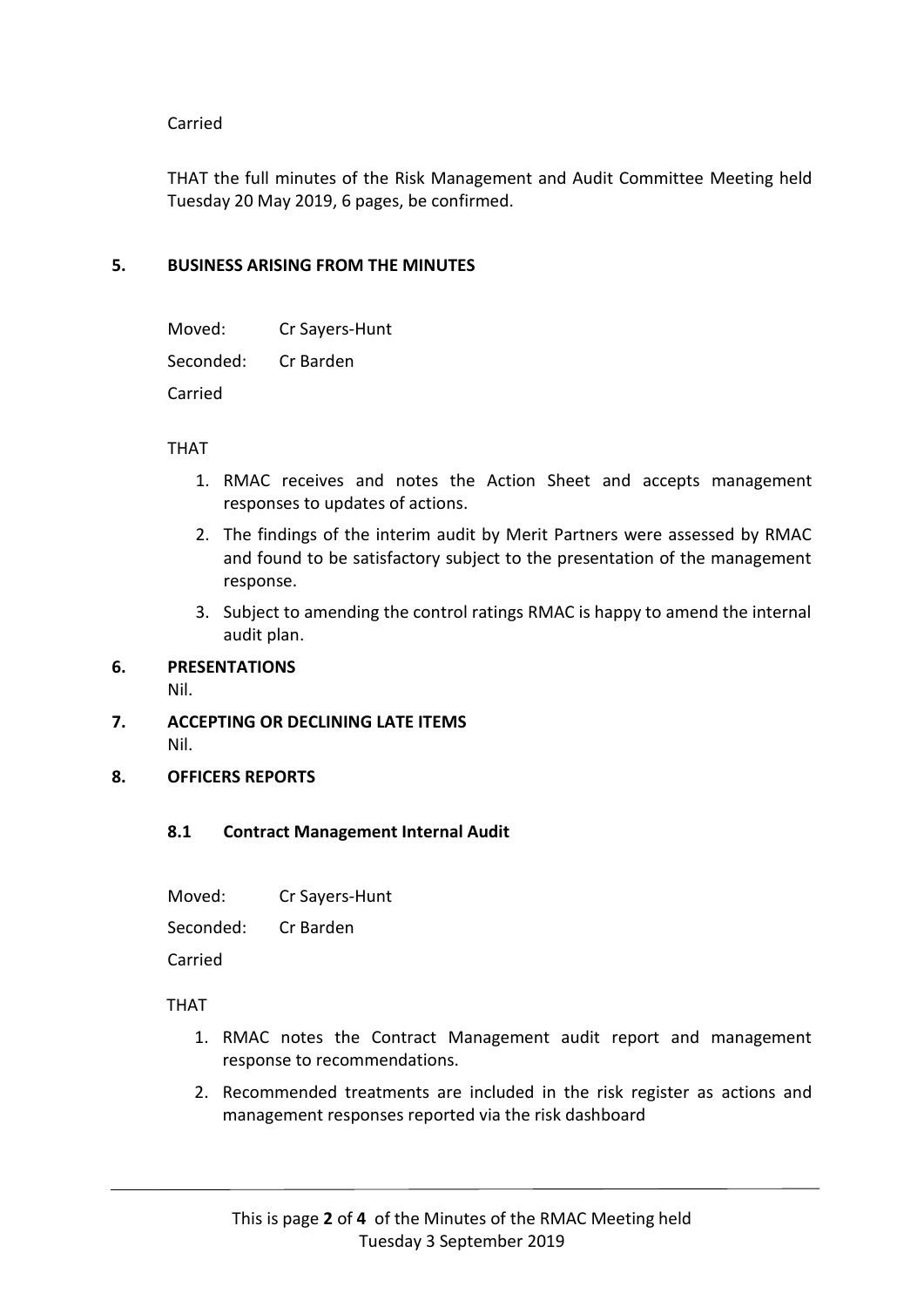# **8.2 Procurement Improvement Committee**

RMAC were informed that staff resourcing issues were slowing down the intended progress of implementation of actions

Moved: Cr Sayers-Hunt

Seconded: Cr Barden

Carried

THAT the RMAC

- 1. Note the updated Procurement Improvement Committee Terms of Reference but that the frequency of the meetings has not been achieved in the last three months
- 2. Note the minutes from the Procurement Improvement Committee meeting on 13 May 2019
- 3. Note the Procurement Improvement Committee action list
- 4. Requests a report at the next RMAC meeting on the status of the action items
- 5. Recommends referring to the procurement improvement actions in Risk Profile 14

# **8.3 Risk Register**

Moved: Cr Sayers-Hunt

Seconded: Cr Barden

Carried

THAT RMAC,

- 1. Note the updated strategic risk register; and
- 2. Note the completed actions in the Risk Dashboard of the Strategic Risk Register, to will be removed from the action list with controls to be added where required.
- 3. Requests updated due dates for actions in the Risk Dashboard

# **9. OTHER BUSINESS**

Nil.

# **10. CONFIDENTIAL ITEMS**